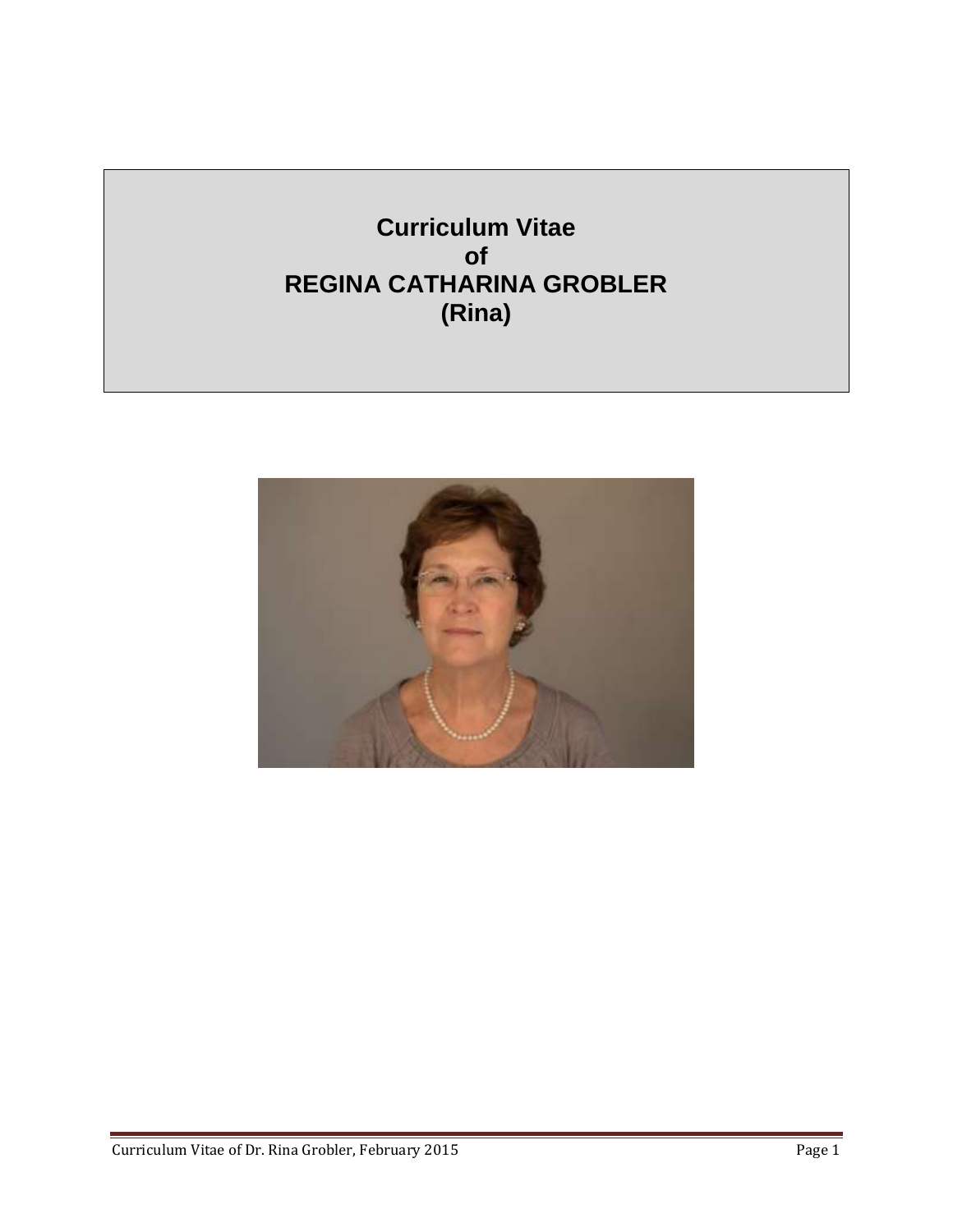### **TABLE OF CONTENTS**

| 1.  | 3                                                                                                                      |                                            |  |
|-----|------------------------------------------------------------------------------------------------------------------------|--------------------------------------------|--|
| 2.  | $\overline{\mathbf{4}}$                                                                                                |                                            |  |
| 3.  |                                                                                                                        | 4                                          |  |
| 4.  |                                                                                                                        | $\overline{\mathbf{4}}$                    |  |
| 5.  | EXPERIENCE AT RAU (1995 - 2004) AND UJ (2004 - )<br>5.1<br>5.2<br>5.3                                                  | 5<br>5<br>6<br>6                           |  |
| 6.  | POST GRADUATE CO-SUPERVISION (Completed M.Ed.)                                                                         | 6                                          |  |
| 7.  | POST GRADUATE SUPERVISION (Completed M.Ed.)                                                                            | 7                                          |  |
| 8.  | 8.1<br>Peer reviewed papers in conference proceedings<br>8.2<br>8.3<br>Conference papers published in collective books | $\overline{7}$<br>$\overline{7}$<br>8<br>8 |  |
| 9.  | PAPERS PRESENTED AT INTERNATIONAL CONFERENCES                                                                          | 9                                          |  |
| 10. | <b>PAPERS PRESENTED AT NATIONAL CONFERENCES </b>                                                                       | 11                                         |  |
| 11. | EXTERNAL EXAMINER FOR DOCTORAL THESIS                                                                                  | 11                                         |  |
| 12. | EXTERNAL EXAMINER FOR MASTERS TREATISE                                                                                 | 11                                         |  |
| 13. | 11<br>INTERNAL ASSESSOR FOR MINOR DISSERTATION                                                                         |                                            |  |
| 14. | 12                                                                                                                     |                                            |  |
| 15. | REVIEWER FOR THE NATIONAL RESEARCH FOUNDATION (NRF)<br>12                                                              |                                            |  |
| 16. | <b>MEMBER OF ADVISORY COMMITTEE/ PANEL ASSESSMENT</b><br>12                                                            |                                            |  |
| 17. | <b>COUNCIL ON HIGHER EDUCATION (CHE) - (Higher Education Quality</b><br>12                                             |                                            |  |
| 18. | <b>REVIEWER FOR PUBLICATION OF RESEARCH ARTICLES IN JOURNALS</b>                                                       | 13                                         |  |
| 19. | <b>INTERNATIONAL RESEARCH DEVELOPMENT COURSES ATTENDED</b>                                                             | 13                                         |  |
| 20. | <b>MEMBER OF INTERNATIONAL ADVISORY COUNCIL </b>                                                                       | 13                                         |  |
| 21. | <b>EXECUTIVE COMMITTEE OF NATIONAL ASSOCIATION </b>                                                                    | 13                                         |  |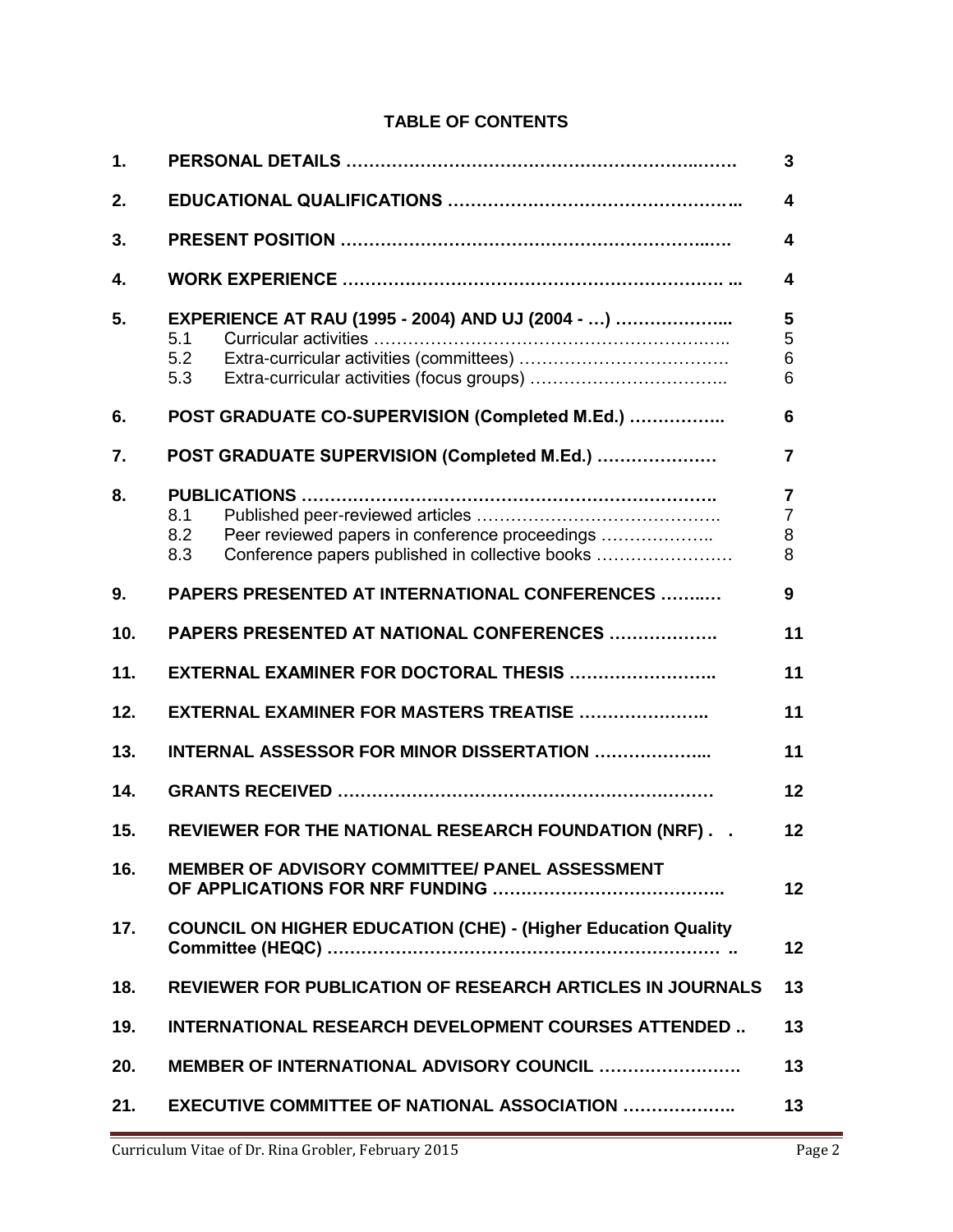# **1. PERSONAL DETAILS**

| <b>Surname:</b>          | Grobler                                                                                                                                                                                             |
|--------------------------|-----------------------------------------------------------------------------------------------------------------------------------------------------------------------------------------------------|
| <b>Names:</b>            | Regina Catharina (Rina)                                                                                                                                                                             |
| Date of birth:           | 19 May 1951                                                                                                                                                                                         |
| <b>Marital status:</b>   | Married to Cor Grobler, Advocate                                                                                                                                                                    |
| <b>Children:</b>         | Three sons (Anton, Leon and Ruaan)                                                                                                                                                                  |
| Identity number:         |                                                                                                                                                                                                     |
| <b>Nationality:</b>      | South African Citizen                                                                                                                                                                               |
| <b>Postal address:</b>   | P.O. Box 173<br><b>FLORIDA HILLS</b><br>1716                                                                                                                                                        |
| <b>Business address:</b> | Department of Science and Technology Education<br><b>Faculty of Education</b><br>University of Johannesburg<br><b>Auckland Park Kingsway Campus</b><br>P.O. Box 524<br><b>AUCKLAND PARK</b><br>2006 |
| <b>Telephone number:</b> | 011-559-3490                                                                                                                                                                                        |
| Fax number:              | 011-559-2048                                                                                                                                                                                        |
| Email:                   | rinag@uj.ac.za                                                                                                                                                                                      |
| LinkedIn profile:        | http://www.linkedin.com/pub/rina-grobler/8b/7/388                                                                                                                                                   |
| <b>Home Language:</b>    | Afrikaans                                                                                                                                                                                           |
| <b>Other languages:</b>  | English                                                                                                                                                                                             |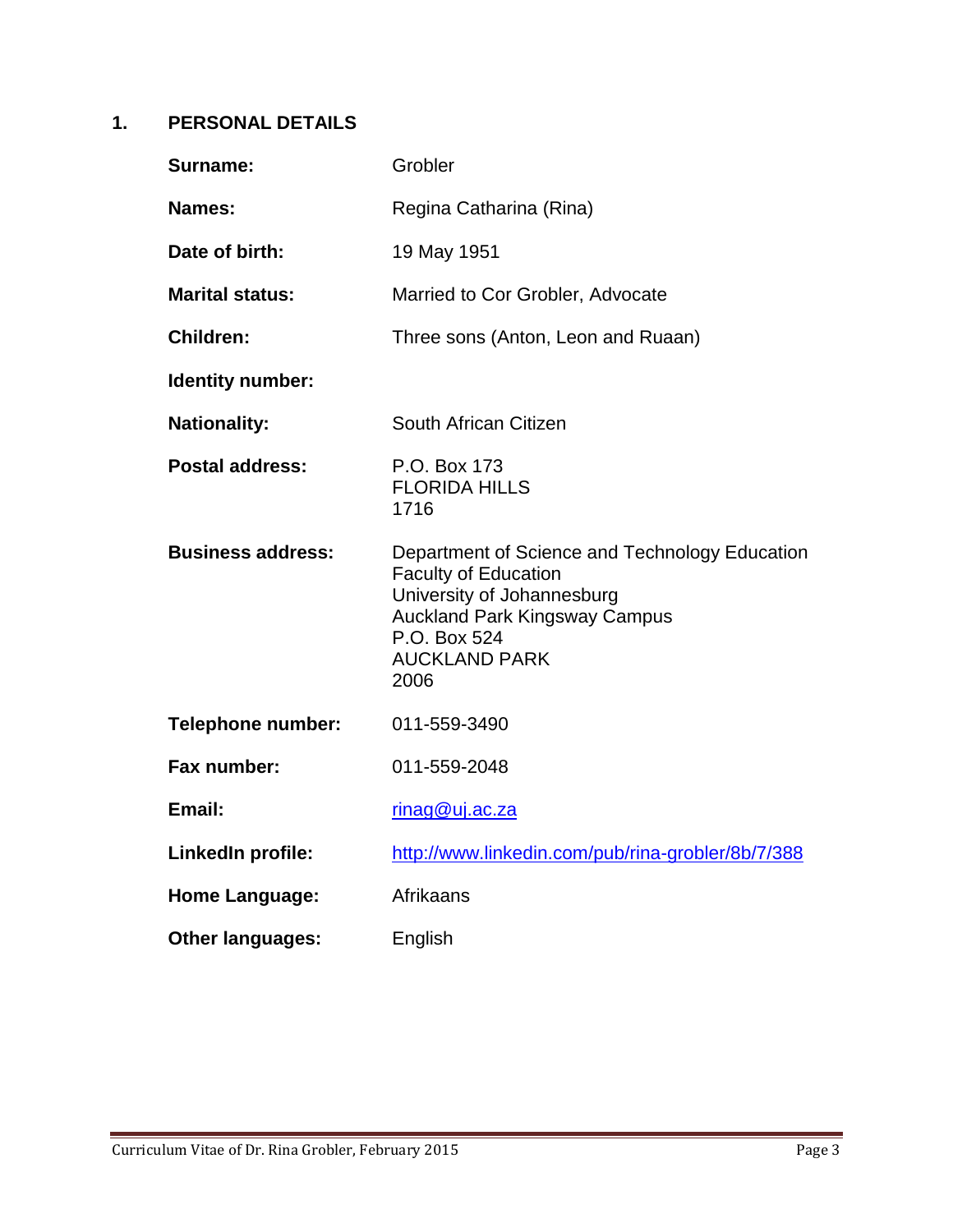## **2. EDUCATIONAL QUALIFICATIONS**

| <b>Post Graduate:</b> | D.Ed. in the field, Psychology of Education. Thesis<br>titled: 'Self-concept, time concept and scholastic<br>achievement' (Rand Afrikaans University, 1996) |
|-----------------------|-------------------------------------------------------------------------------------------------------------------------------------------------------------|
| <b>Post Graduate:</b> | M.Ed. Psychology of Education, cum laude (RAU,<br>1993)                                                                                                     |
| <b>Post Graduate:</b> | B.Ed., cum laude (RAU, 1992)                                                                                                                                |
| Diploma:              | Post Graduate Secondary Education Diploma (RAU,<br>1972)                                                                                                    |
| Degree:               | B.Sc. Chemistry and Mathematics with distinctions in<br>Mathematics IIA and Statistical Methods A (RAU,<br>1971)                                            |
| Grade 12:             | Hoogenhout, Bethal. Passed<br>with<br>Hoërskool<br>university exemption. Distinctions in Mathematics and<br>Physical Sciences. (1968)                       |

## **3. PRESENT POSITION**

Senior lecturer, Natural Sciences Education

Teaching in the Department of Sciences and Technology Education, Faculty of Education, University of Johannesburg

## **4. WORK EXPERIENCE**

- 1973: Mathematics and Physical Sciences teacher at Hoërskool DF Malan, Johannesburg 1973-1975: Industrial Chemist (former South African Railways and Harbours) 1976-1978: Industrial Chemist (former South African Railways and Harbours)
- 1981-1984: Lecturer in Chemistry at the former Technikon Witwatersrand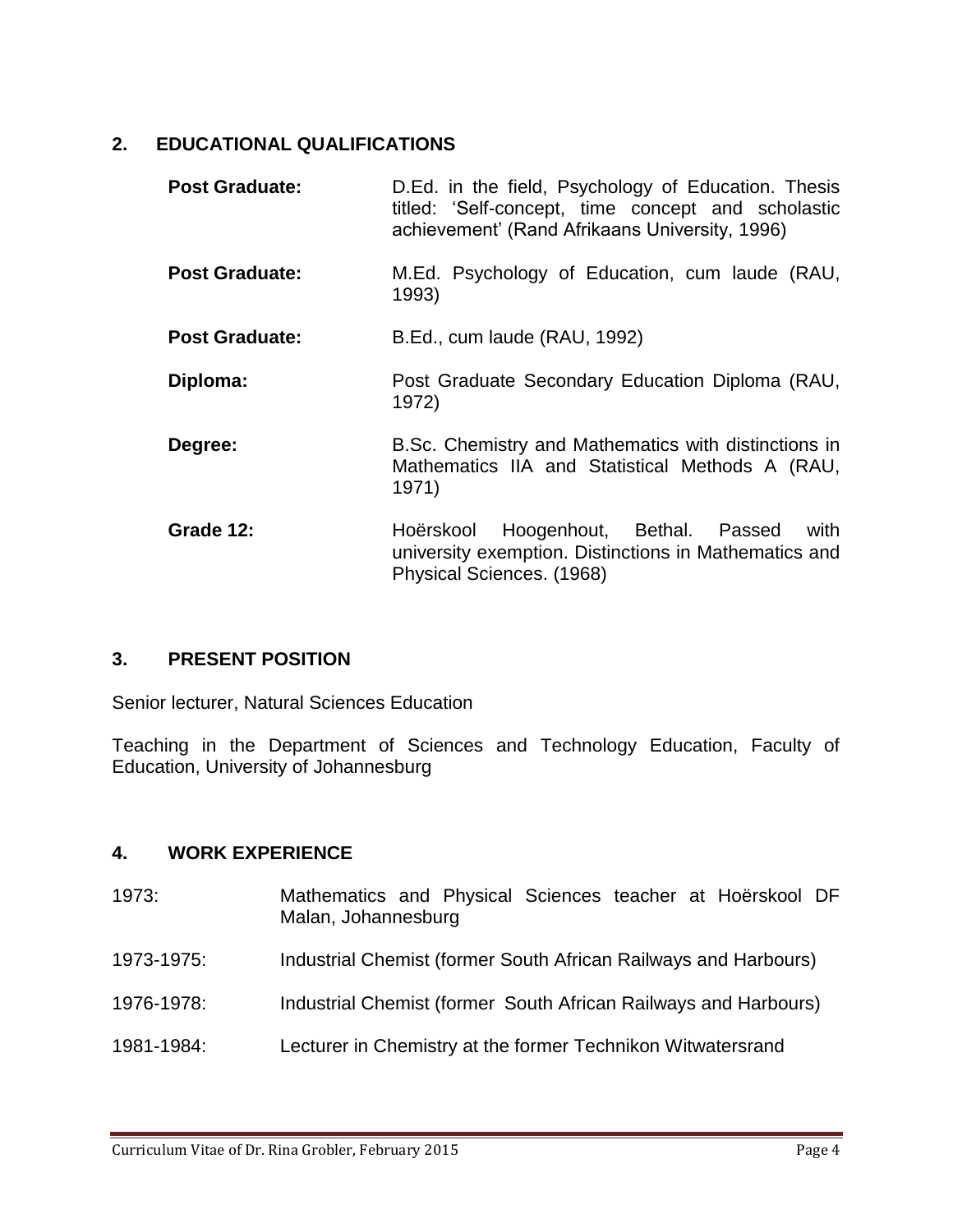- 1995: Research Assistant in the Department of Educational Sciences at the Rand Afrikaans University (various temporary part time contracts)
- 1995: Compiled assignments for various B.Ed.-modules at the Technikon of South Africa
- 1995: Presented Mathematics courses at the Centre for gifted children, for highly gifted children, Johannesburg College of Education
- 1996-2001: Lecturer in the Department of Educational Sciences at the Rand Afrikaans University (RAU) (various temporary part-time contracts)
- 1998-1999: Facilitator for various BEd Hons courses at the Open Learning Group Academy
- 1999-2005: Senior Lecturer in the Department of Educational Sciences at the Rand Afrikaans University (RAU)
- 2006-2011:` Senior Lecturer in the Department of Education Studies at the University of Johannesburg (UJ)
- 2012- ….: Senior Lecturer in the Department of Science and Technology Education (UJ)

## **5. EXPERIENCE AT RAU (1995 - 2004) AND UJ (2004 - …)**

#### **5.1 Curricular activities**

Modules facilitated since 1999:

BEd: Adolescent development (Education 1B) BEd: Learning and cognition (Education 2A) BEd: Sociology of Education (Education 2B) BEd: Learning Area Methodology 2A: Natural Sciences BEd: Learning Area Methodology 3B: Natural Sciences BEd: Teaching Methodology and Practicum 2A: Natural Sciences

PGCE: Education C (Sociology of Education) PGCE: Education A: Section B (Sociology of Education)

BEd/PGCE: Learning area / Subject methodology: Physical Sciences BEd/PGCE: Learning Area Methodology A: Natural Sciences BEd/PGCE: Learning Area Methodology B: Natural Sciences BEd/PGCE: Learning Area Methodology B: Mathematics Education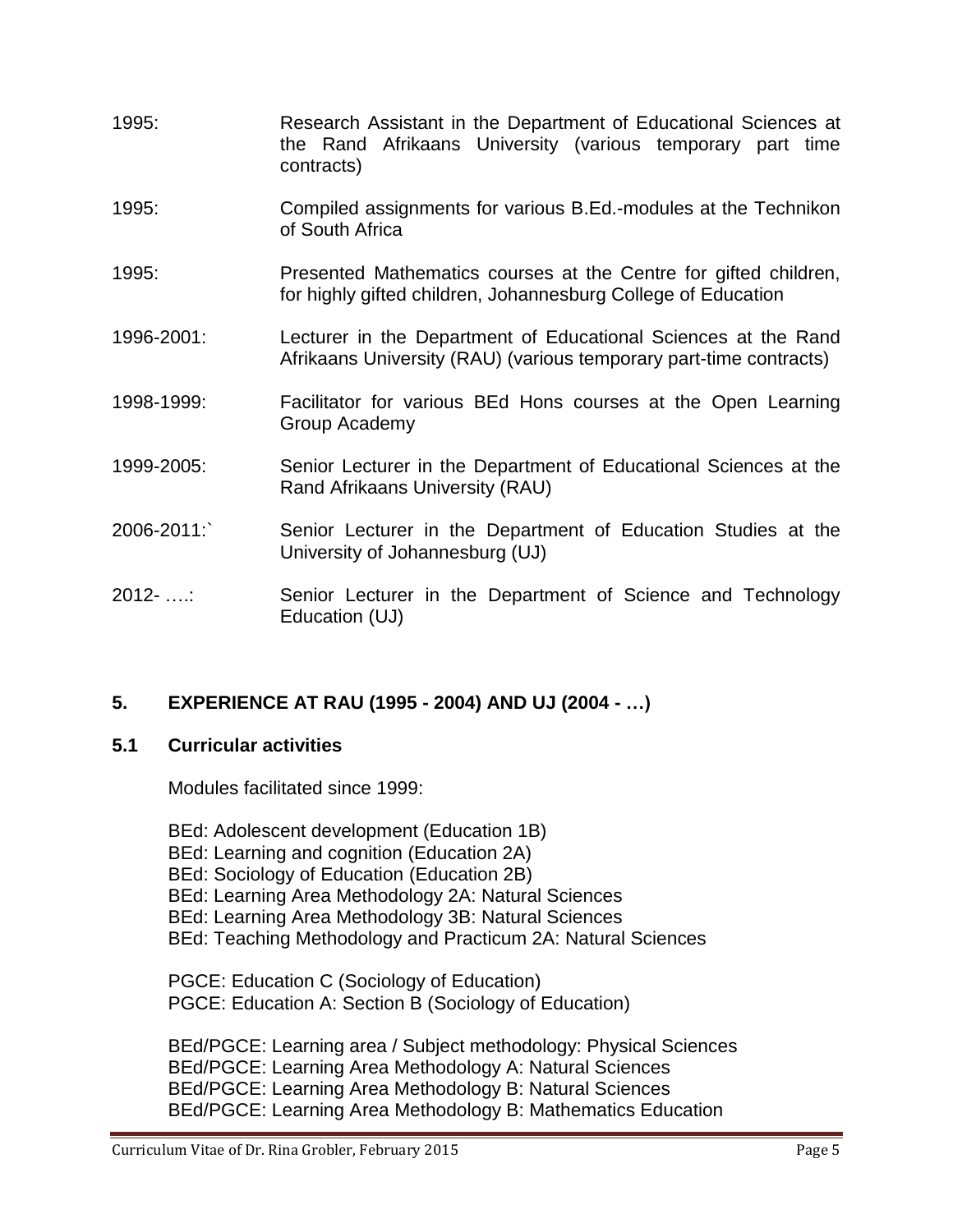BEd Hons: Education and society BEd Hons: Contemporary Themes and Perspectives BEd Hons: Educational Perspectives BEd Hons: Educational Theory A: Section B (Sociology of Education) BEd Hons: Mathematics Education

MEd: Psychology of Education MEd: Sociology of Education MEd: Teaching and Learning in Diverse Contexts

## **5.2 Extra-curricular activities (committees)**

Member of the Research Committee of the Faculty of Education: 2010-2012

Member of the IPET Committee of the Faculty of Educaion: 2010-2011

Member of the BEd Hons Committee of the faculty of Education: 2012-2013

## **5.3 Extra-curricular activities (focus groups)**

First Year Experience (FYE): 2012 …

Second and Third year (BEd) Focus Group: 2013

Pipeline programme Focus Group (PP-FG): 2014 …

Senior Phase and Further Education and Training Focus Group (SF-FG): 2014

… Post Graduate Certificate in Education Programme Focus Group (PGCE-FG): 2014 …

## **6. POST GRADUATE CO-SUPERVISION (Completed M.Ed.)**

| Dutton, CR (1999)    | The role of technology in identity formation of<br>secondary school learners.                  |
|----------------------|------------------------------------------------------------------------------------------------|
| Radebe, EH (2002)    | A differential analysis of secondary school learners'<br>perception of self-concept in Soweto. |
| Matlhatsi, MM (2003) | District office and educator commitment in the Zeerust<br>district.                            |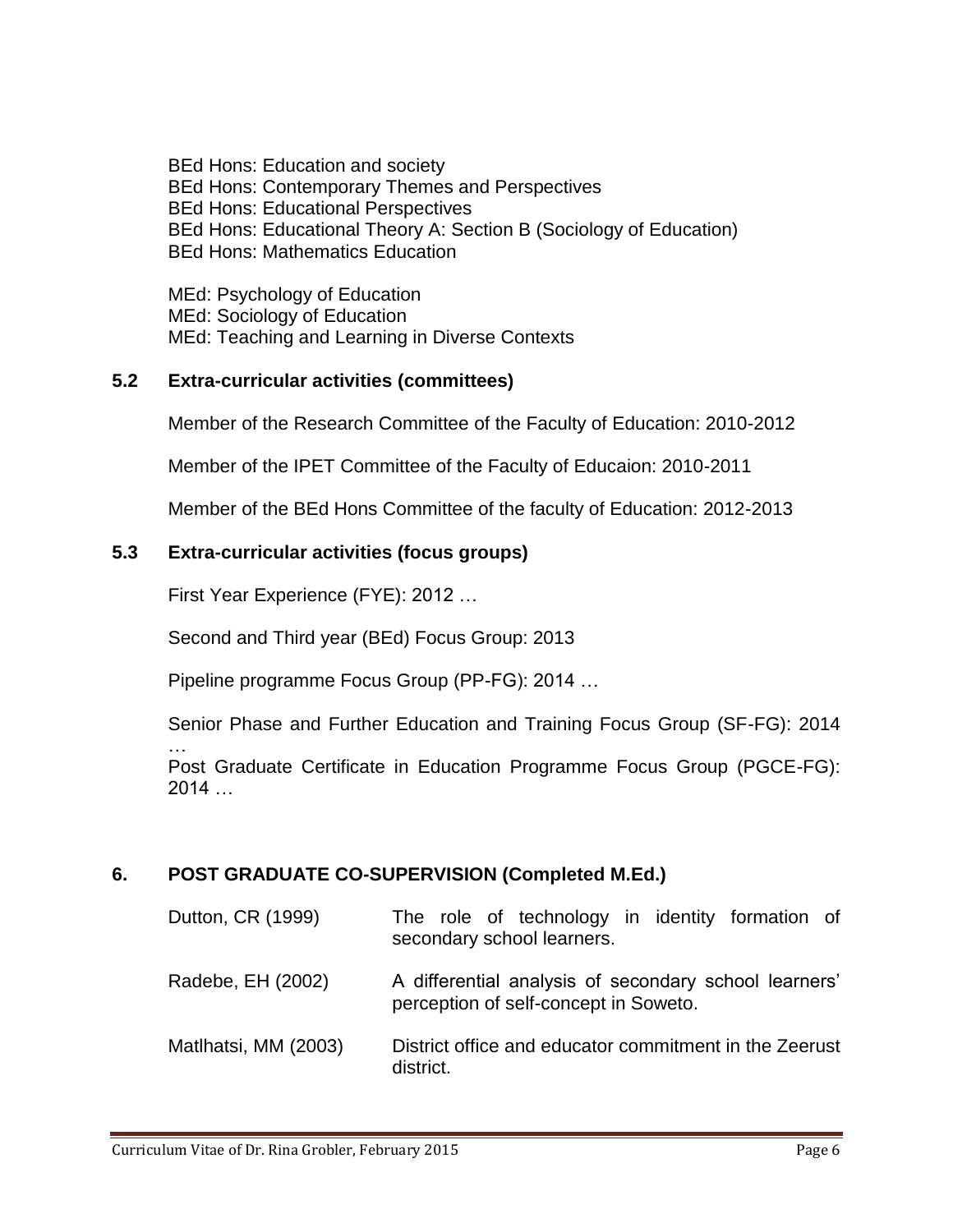Pule, EN (2003) Professional conduct in schools and educator commitment in the Zeerust district.

## **7. POST GRADUATE SUPERVISION (Completed M.Ed.)**

Khatite, MD (2006) The relationship between drug abuse and learner behaviour in secondary schools in Parys .

### **8. PUBLICATIONS**

### **8.1 Published peer-reviewed articles**

Grobler, R.C.; Myburgh, C.P.H. & Kok, J.C. (1998). Selfkonsep, tydkonsep en skolastiese prestasie. *South African Journal of Education*. 18(1), 1998:49-57.

Myburgh, C.P.H.; Niehaus, L. & Grobler, R.C. (1999). Predictors of scholastic achievement: IQ, self-concept, time concept, and background characteristics. *South African Journal of Education*. 19(3), 1999:165-178.

Kok, J.C. & Grobler, R.C. (2000). Onderwysergedrag en leerders se selfbegrip. *South African Journal of Education*. 20(4), 2000:303-308.

Grobler, R.C. & Myburgh, C.P.H. (2001). Academic achievement and time concept of the learner. *Health SA Gesondheid*. 6(1), 2001:3-11.

Kok, J.C. & Grobler, R.C. (2001). Professionele en onprofessionele gedragseienskappe van onderwysers en die implikasies daarvan vir onderwyseropleiding. *South African Journal of Education*. 21(2), 2001:133-137.

Grobler, Rina (2003). Scholastic achievement: the contribution of self-concept and time concept. *Education as Change*. 7(2), 2003:147-166.

Grobler, Rina (2005). The time-concept of grade 11 learners and that of their parents. *South African Journal of Education*. 25(1), 2005:19-24.

Grobler, Rina (2009). Learning motivation and time concept of learners from low socio-economic environments. *Acta Academica.* 41(4), 2009:92-112.

Grobler, R. & Khatitie, M. (2012). Identifying some factors that might predispose drug abuse among learners in a South African township school. *Africa Education Review*. 9(1), 2012:191-207.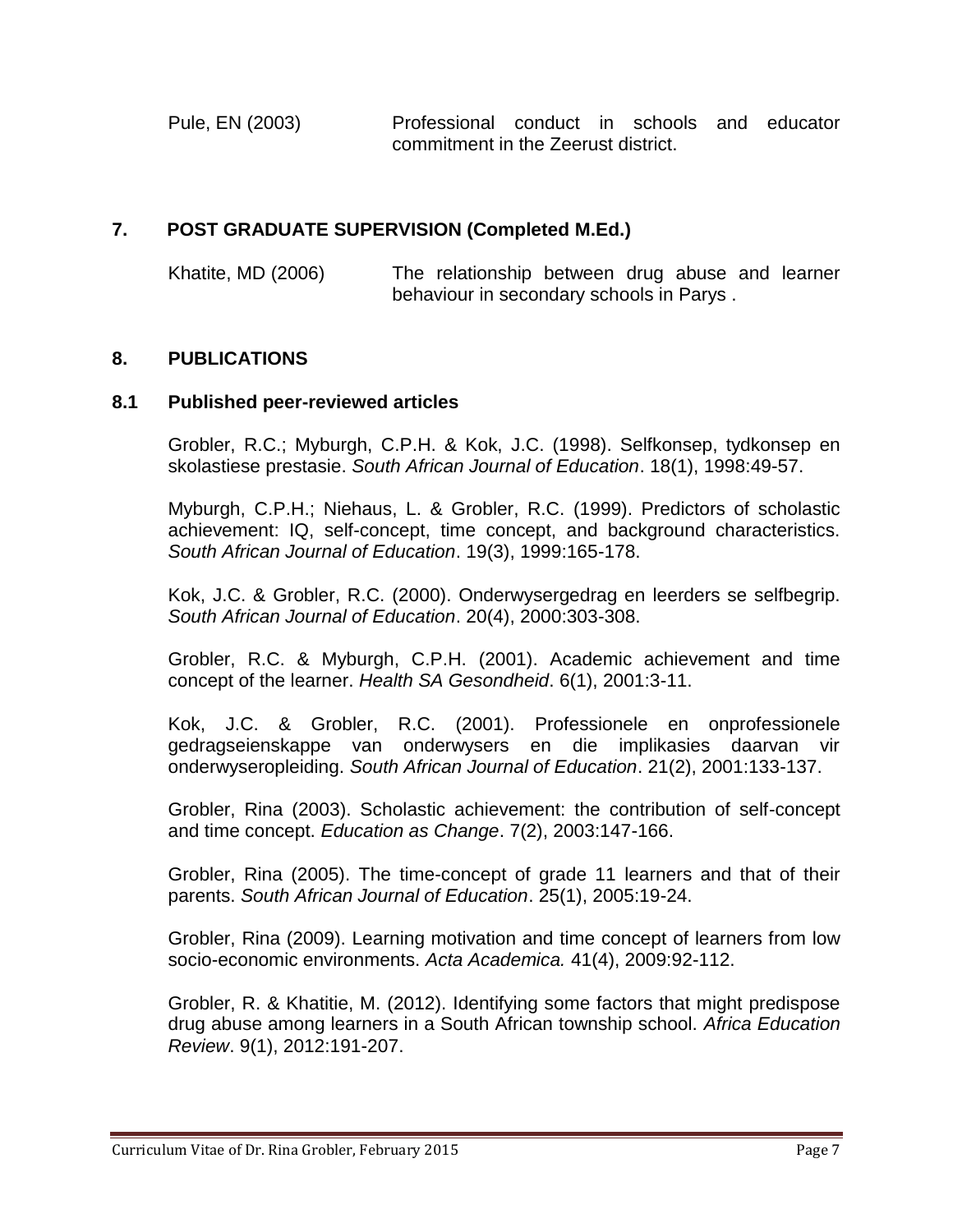### **8.2 Peer reviewed papers in conference proceedings**

Grobler, R.C.; Myburgh, C.P.H. & Kok, J.C. (1999). Self-concept and time concept supporting scholastic achievement. WORLD ASSOCIATION FOR EDUCATIONAL RESEARCH (12th Congress: 1997: Rethymno, Crete – Greece). Athens: Ellinika Grammata (pp418-429).

Rina Grobler & Elizabeth Henning (2001). 'On-campus' with 'online: learning to re-navigate in a parallel landscape. OPEN AND DISTANCE LEARNING ASSOCIATION OF AUSTRALIA INC. (15<sup>th</sup> Biennial Forum: 2001: Sydney, Australia) Sydney: OTEN-DE and ODLAA (Compact Disc – 5pp).

Rina Grobler (2005). Perceptions of post graduate contact sessions: facilitation of deep learning or spoon feeding? (4<sup>th</sup> ANNUAL HAWAII INTERNATIONAL CONFERENCE ON SOCIAL SCIENCES: 2005: Honolulu, Hawaii) (Compact Disc – p709, ISSN#:1539-7300).

Rina Grobler (2013). Video-recorded lesson analysis as replacement for microlessons in a learning area methodology module. (Proceedings of the *ISTE International Conference on Mathematics, Science and Technology Education*, 21-24 October 2013. (Compact Disc, pp. 493-506). University of South Africa, Unisa Press. ISBN 978-1-86888-742-2.

Grobler, R.C. (2014). Cultural Capital and the practice of code-switching in South African township schools: Are we limiting effective science teaching and learning? (Proceedings of the *International Science Education Conference ISEC 2014* (Compact Disc, pp. 686-714). National Institute of Education, ISSN 2382- 5979.

## **8.3 Conference papers published in collective books**

**8.3.1** Best papers presented at 65<sup>th</sup> Convention of the International Council of Psychologists, 1-4 August 1998: Melbourne, Australia

Maree, P.J.; Myburgh, C.P.H.; Kok, J.C. & Grobler, R.C. (2001). Adolescents' perceptions concerning the role of the school in their identity formation. In: R Roth & S Neil, (eds) 2001*: A matter of life: Psychological theory, research and practice*. Lengerich, Austria: Pabst Science Publishers (pp337-345). ISBN 3- 935357-73-7

**8.3.2** 14 Best papers presented at *14 th International Congress of the World Association for Educational Research (WAER),* Santiago, Chile, 10-14 May 2004:

Grobler, Rina (2008). From Self-concept to time concept: A study of the influence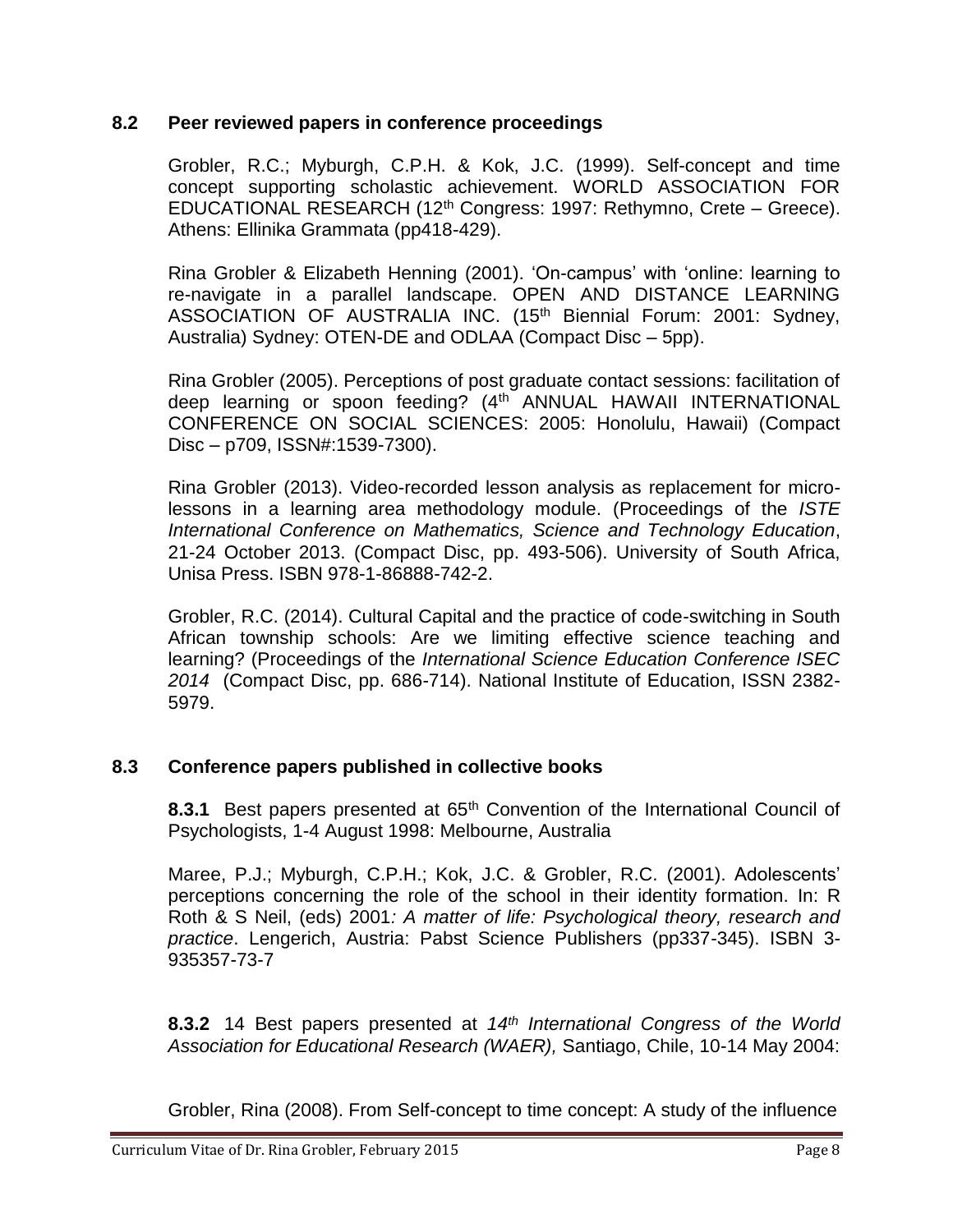of the informal home environment and the implications thereof for education. In: MG Muniz Garcia & HG Sobreira, (eds) 2008: *Formacion de profesores: nuevos temas y nuevos scenarios*. Monterrey, Mexico: UANL (Universidad Autonoma de Nuevo Leon)/UNESCO/ECE/AMSE AMCE WAER. (pp 15-33)

Grobler, Rina (2009). From Self-concept to time concept: A study of the influence of the informal home environment and the implications thereof for education. In: MG Muniz Garcia & HG Sobreira, (eds) 2009 (New Edition): *Formacion de profesores: nuevos temas y nuevos scenarios*. Monterrey, Mexico: UANL (Universidad Autonoma de Nuevo Leon)/UNESCO/ECE/AMSE AMCE WAER. (pp15-33)

## **9. PAPERS PRESENTED AT INTERNATIONAL CONFERENCES**

*8 th International Conference on Perception and Action* (ICPA-8), University of the Mediterranean, Marseille, France, 9-14 July 1995 Myburgh, Chris, Grobler, Rina & Kok, Koos 1995: *Time perception and academic achievement*.

*12th International World Association for Educational Research Congress: Education of ethnic minorities. Unity and diversity,* Retymno, Creta, Greece, 9-12 May 1997:

Myburgh, Chris, Grobler, Rina & Kok, Kobus 1997: *Self-concept and time concept supporting scholastic achievement.*

*17th International Human Science Research Conference* in Sitka, Alaska, 1998: Myburgh, CPH, Grobler, RC & Kok, JC 1998: *Time concept and its impact on achievement.*

*13th International Congress of the World Association for Educational Research (WAER) on Educational research: Serving the development of societies*, Sherbrooke, Quebec, Canada, 26-30 June 2000:

Grobler, Rina & Myburgh, Chris 2000: *Differential analyses of time concept and work ethics in township schools.*

*XXVII International Congress of Psychology*, Stockholm, Sweden, 23-28 July 2000:

Kok, Jacobus C & Grobler, Regina: 2000: *Teacher behaviours impairing positive student self-concepts*.

*XXVII International Congress of Psychology,* Stockholm, Sweden 23-28 July 2000:

Kok, Jacobus C & Grobler, Regina: 2000: *Teacher behaviours impairing positive student self-concepts*.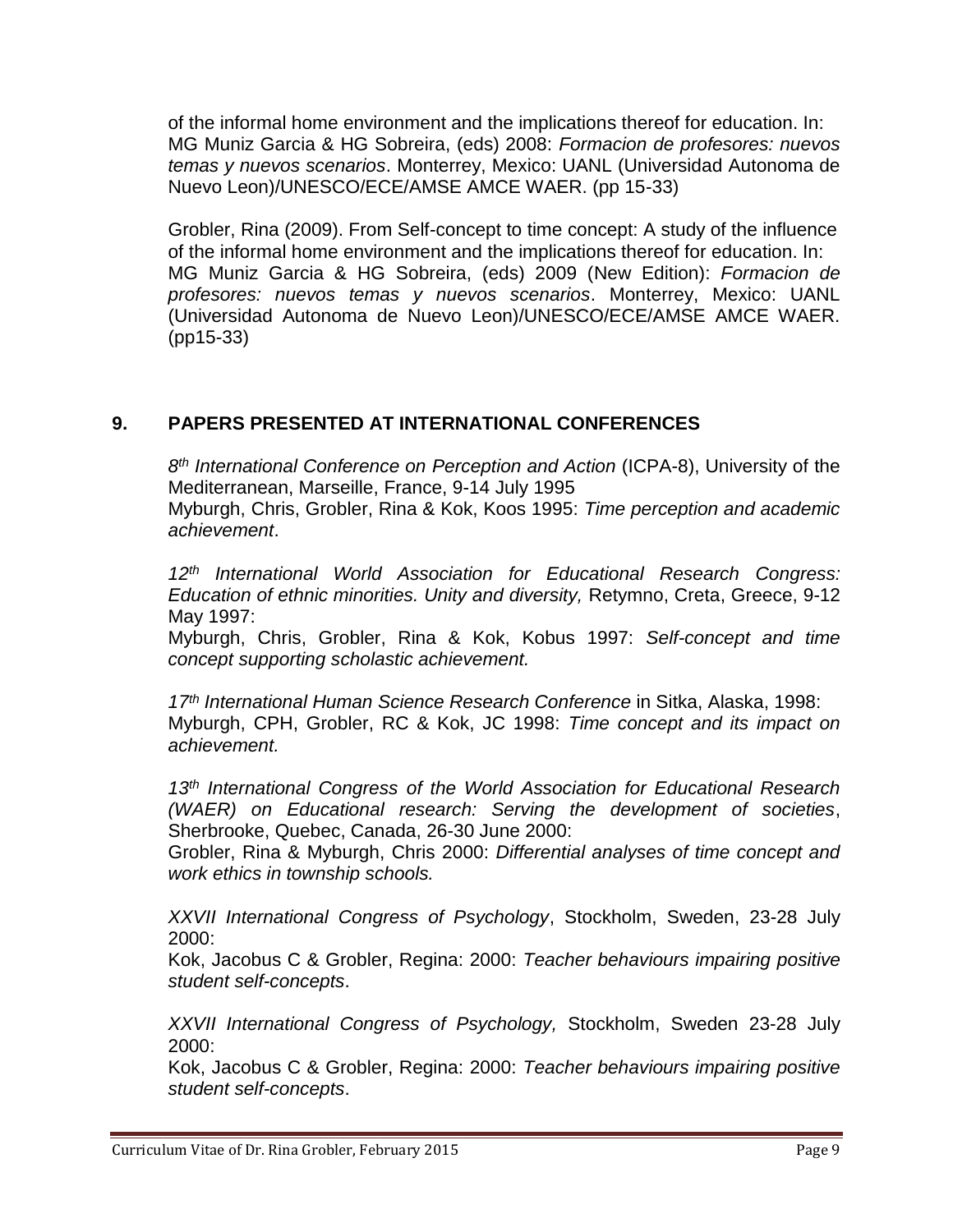*Open and Distance Learning Association of Australia Inc (ODLAA), 2001 Education Odyssey: Continuing the journey through adaptation and innovation,* in Sydney, Australia, 24-27 September 2001

Grobler, Rina & Henning, Elizabeth: *'On-campus' with 'online': learning to renavigate in a parallel landscape.*

*8 th European Conference of Psychology (ECP),* Vienna, Austria 6-11 July 2003: Grobler, Rina 2003: *Teacher training: learning and cognition by means of a multi modal teaching strategy*.

*14th International Congress of the World Association for Educational Research (WAER),* Santiago, Chile, 10-14 May 2004:

Grobler, Rina 2004: *From self-concept to time concept: a study of the influence of the informal home environment and the implications thereof for education*.

*4 th Annual Hawaii International Conference on Social Sciences,* Honolulu, Hawaii, 13-16 June 2005:

Grobler, Rina 2005: *Perceptions of post graduate contact sessions: facilitation of deep learning or spoon feeding?*

*10th European Congress of Psychology, Mapping of Psychological knowledge for society,* Prague, Czech Republic, 3-6 July 2007: Grobler, Rina 2007: *Drug abuse amongst secondary school students.*

*18th International Conference on Learning*, Mauritius 5-8 July 2011: Grobler, Regina 2011: *Cultural Capital: The contribution of self-concept, time concept and learning motivation*.

*7 th International Conference on Interdisciplinary Social Sciences*, Barcelona, Spain, 25-28 June 2012:

Grobler, Regina Catharina 2012: *The contribution of self-concept and time concept towards cultural capital.*

*ISTE International Conference on Mathematics, Science and Technology Education: "Towards effective teaching and meaningful learning in mathematics, science and technology":* Mopani camp, Kruger National Park, South Africa, 21- 24 October 2013:

*Grobler, RC 2013: Video-recorded lesson analysis as replacement for microlessons in a learning area methodology module*.

*5 th International Conference on Science and Mathematics Education (CoSMEd)*, Penang, Malaysia, 11-14 November 2013:

Grobler, Regina Catharina & Ndlovu, Proper 2013: *Code-switching in the Natural Sciences classroom: A South African perspective.*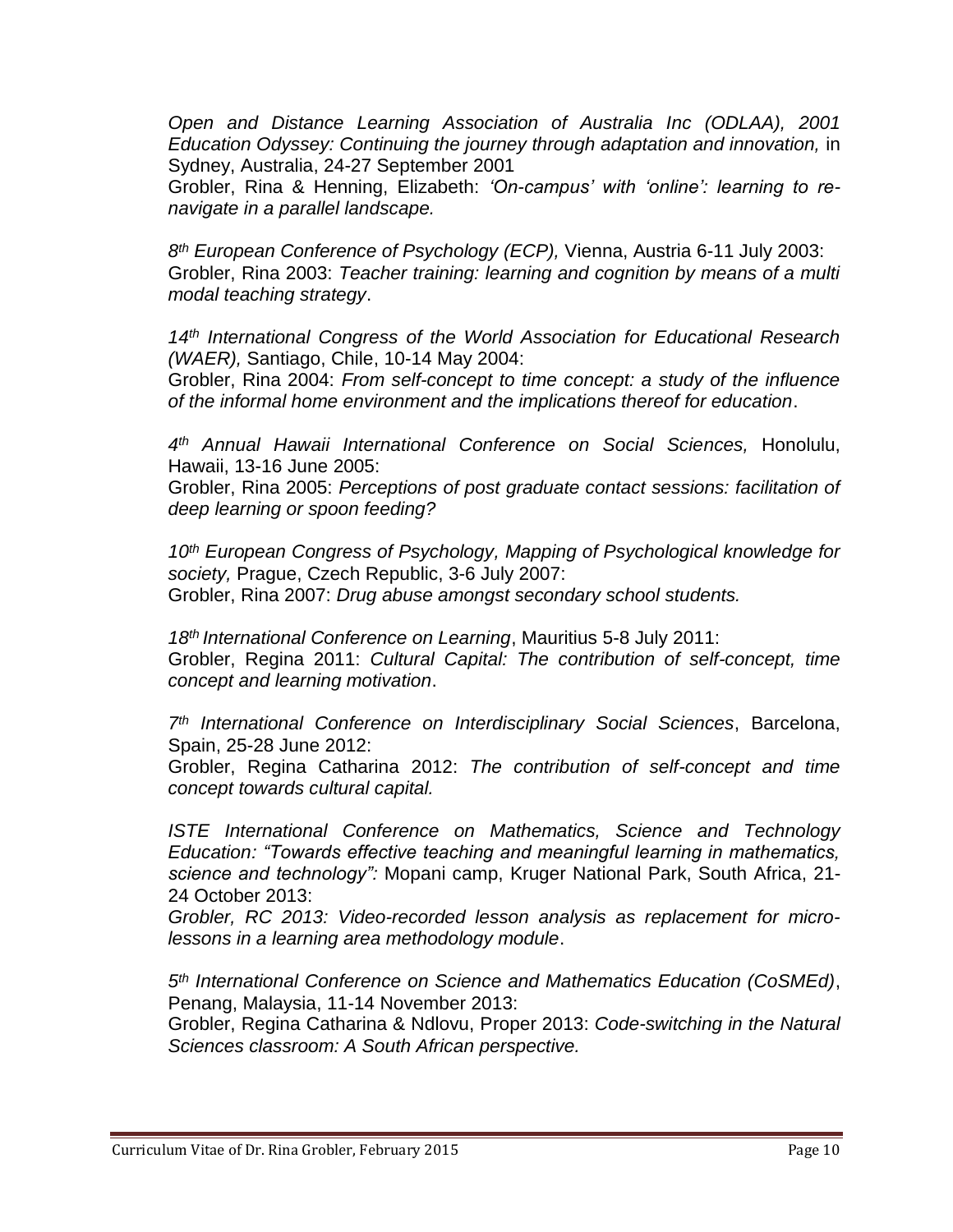*International Science Education Conference ISEC 2014,* Singapore, 25-27 November 2014: Grobler, R.C. 2014. *Cultural Capital and the practice of code-switching in South African township schools: Are we limiting effective science teaching and learning?*

## **10. PAPERS PRESENTED AT NATIONAL CONFERENCES**

*Education Association of South Africa (EASA) Congress, Education: Realities and challenges,* 14-16 January 2003, Stellenbosch, South Africa: Grobler, Rina 2003: *Students' motivation for post-graduate studies.*

Education Association of South Africa (EASA) Congress **(2006)** in Bloemfontein, South Africa - *Perceptions of post graduate contact sessions: facilitation of deep learning or spoon feeding?*

## **11. EXTERNAL EXAMINER FOR DOCTORAL THESIS**

Ashkenazi, Esther (2002). Teacher-parent interaction in junior high schools in Israel: negotiation and consent. Socio-Education. (University of South Africa.)

## **12. EXTERNAL EXAMINER FOR MASTERS TREATISE**

Coetzee, HC (2006). Individual and socio-cultural factors contributing to the spread of the HIV and Aids pandemic among adolescents: a socio-educative perspective. (University of South Africa.)

Dippenaar, AJ (2006). Perceptions of intermediate phase teachers regarding assessment in an outcomes-based education approach. (Nelson Mandela Metropolitan University.)

# **13. INTERNAL ASSESSOR FOR MINOR DISSERTATION**

Mdluli, PO (2011). The study investigates how undergraduate education students collaboratively produce knowledge in study teams using Tillema's stage model. (University of Johannesburg.)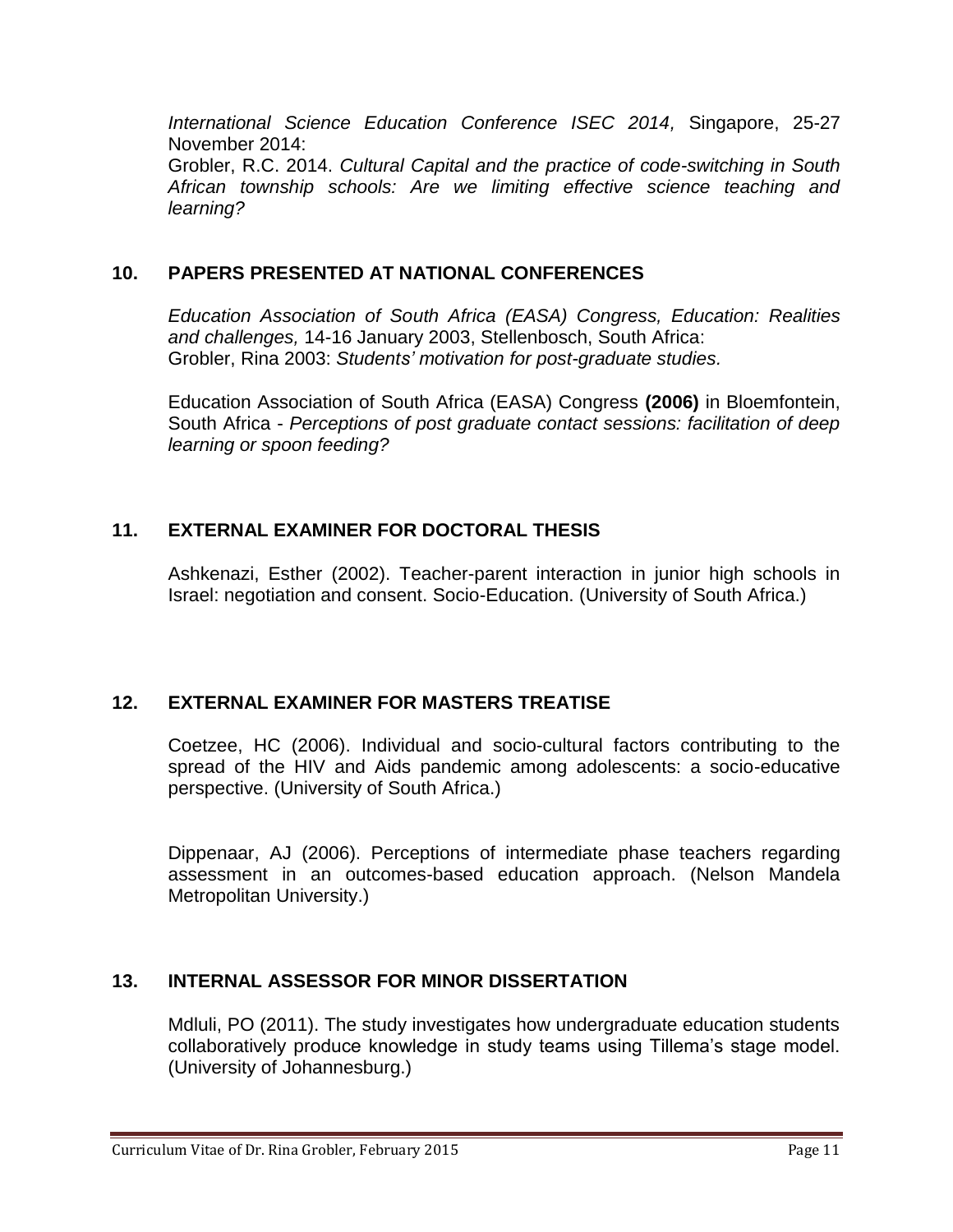Patel, FE (2011). An exploration of career planning challenges of third year BA students at a university in Gauteng. (University of Johannesburg.)

## **14. GRANTS RECEIVED**

Rand Afrikaans University bursary: Fulltime M.Ed. study, 1993

Rand Afrikaans University: D.Ed. study: 1994- 1996

Human Sciences Research Council: Fulltime M.Ed. study, 1993

Human Sciences Research Council study: 1994-1996

Rand Afrikaans University, Faculty of Education and Nursing for attending the Essex Summer School, 2004

National Research Foundation Conference Travel Grant for attending an overseas conference (Honolulu, Hawaii), 2005

University of Johannesburg, Faculty of Education conference attendance grant for overseas conference (Honolulu, Hawaii), 2005

University of Johannesburg, Faculty of Education for attending the International Institute for Qualitative Methodology Workshop Series, 2006

## **15. REVIEWER FOR THE NATIONAL RESEARCH FOUNDATION (NRF)**

Reviewer for Grant Application: Key issues in forensic Psychology, July 2002

Reviewer for Grant Application: A case study of teacher learning, September 2003

### **16. MEMBER OF ADVISORY COMMITTEE/ PANEL ASSESSMENT OF APPLICATIONS FOR NRF FUNDING**

Individual and Institutional Capacity Development Grants {2007 Thuthuka and 2007 Institutional Research Development Programme (IRDP)}, 21-22 September 2006

### **17. COUNCIL ON HIGHER EDUCATION (CHE) - (Higher Education Quality Committee (HEQC)**